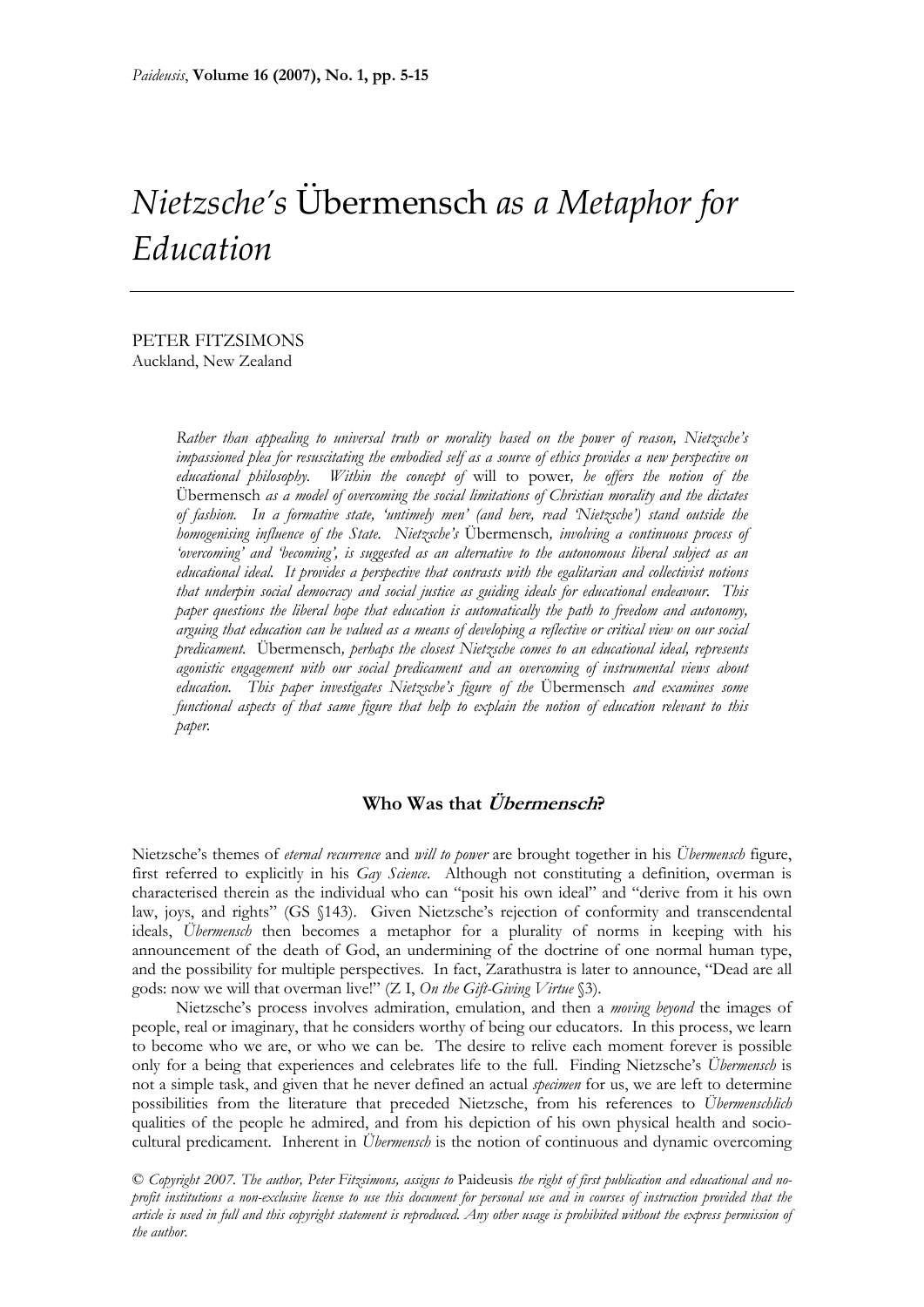of the currently known; of something beyond what is currently known as 'man': "Man is something that shall be overcome … a rope, tied between beast and overman—a rope over an abyss" (Z I, *Prologue*).

Nietzsche's concept of the *Übermensch* has been interpreted by some critics as one that advocates a master-slave society and justifies totalitarian government. Kaufmann is one of many to refute this connection and attribute it to misinterpretation. Tyranny over others is not part of Nietzsche's vision, although Kaufmann suggests the failure to indulge in it is no virtue unless one has the power to become a tyrant and refrains deliberately (1974: 316). An unpublished note from Nietzsche posits as the ideal "the Roman Caesar with Christ's soul" (WP §983), a phrase that represents for Kaufmann the "very heart of Nietzsche's overman, capable of both sympathy and hardness" (WP §983n).

Kaufmann rejects the interpretation of *Übermensch* as a model of totalitarian domination, devoting a whole chapter of his (at the time) definitive text on Nietzsche to a refutation of the idea that Nietzsche was a precursor to Nazism. He notes in particular that Nietzsche did not consider the Germans a 'master race' (p. 284); that various writers (Oehler, Bäumler and Hartle) misrepresented and misquoted Nietzsche for their own ends (pp. 290-1); that Nietzsche explicitly rejected nationalism and race hatred (p. 295); and that Nietzsche's occasional comments on 'blood' and 'breeding' were metaphoric rather than biologistic – more commonly found in his unpublished notes than elsewhere (pp. 305-6). Oscar Levy, prefacing a 1921 collection of Nietzsche's private letters, reminds us that Nietzsche was, in fact, half-Polish and an outspoken critic of German nationalism, citing as examples Nietzsche's view of Prussia as "a power full of the greatest danger for culture" (Levy, 1985: *viii*) and the spirit of Germany at that time as "the stupidest, most depraved and most mendacious form of the German spirit that has ever existed" (ibid.).

Danto (1965) too, refutes the reading of Nietzsche's *Übermensch* as a "return to the instinctual swamplands of the primitive psyche" (p. 194) and a "seeming nostalgia for the Neolithic freedom of the happy brute living in unaware animal felicity" (p. 187). He also rejects images of a physical superman or dominating overlord, suggesting that the prefix *Über* connotes 'over' in the sense of 'over the hills and far away' rather than taking orders from someone 'over me'; in other words, a sense of *beyondness* rather than *superiority*. As a defensible ethical project for education, then, *Übermensch* is interpreted as *overman* rather than *superman*; a symbol of the 'repudiation of any conformity to a single norm'; the 'antithesis to mediocrity and stagnation'; a model of *self-integration*, *self-creation*, and *self-mastery*; the 'Dionysian' man who has "overcome his animal nature, organised the chaos of his passions, sublimated his impulses, and given style to his character … a spirit who has *become free"* (Kaufmann, 1974: 316).

Kaufmann provides a brief genealogy of the idea of *Übermensch,* tracing similar concepts back to as early as the second century A.D. with the *hyperanthropos* found in the writings of Lucian. *Übermensch* also featured in the work of Heinrich Muller in 1664. In other words, Nietzsche did not invent the term so much as appropriate it to his own philosophy. Later literary occurrences of *Übermenschen* are also noted, particularly in the work of Goethe, with whom Nietzsche was very familiar. Kaufmann concludes that the English term 'superman' does not sufficiently capture the connotation for Nietzsche, in that it fails to incorporate an element that was important to Nietzsche – the idea that *Übermensch* involved a spirit of self-overcoming: "Man is something that shall be overcome. What have you done to overcome him?" (Z I, *Prologue* §3).

In clarifying the nature of the overman, Nietzsche posits other types; on the one hand his antithesis – the *last man*: "the extreme representative of weakness, a man frozen at the level of passive nihilism, totally reduced to a 'herd animal', rendered uniform, equal, and level – the man who has found happiness" (Haar, 1985: 24). On the other hand is the *higher man*, searching for scientific knowledge and therefore still the prisoner of an ideal. Although engaged in more worthy endeavour, for Nietzsche, the higher man is also engaged in a nihilistic quest in that he posits a goal outside life itself. In contrast to the current (and not yet good enough) state of man, Zarathustra is very clear about the importance of Nietzsche's overman: "I have the overman at heart, *that* is my first and only concern" (Z IV, *On the Higher Man* §3).

In 1907, Simmel identified the overman not as a rigid structure with an absolutely determined content, but as "indicating the human form that is superior to the present real one … independent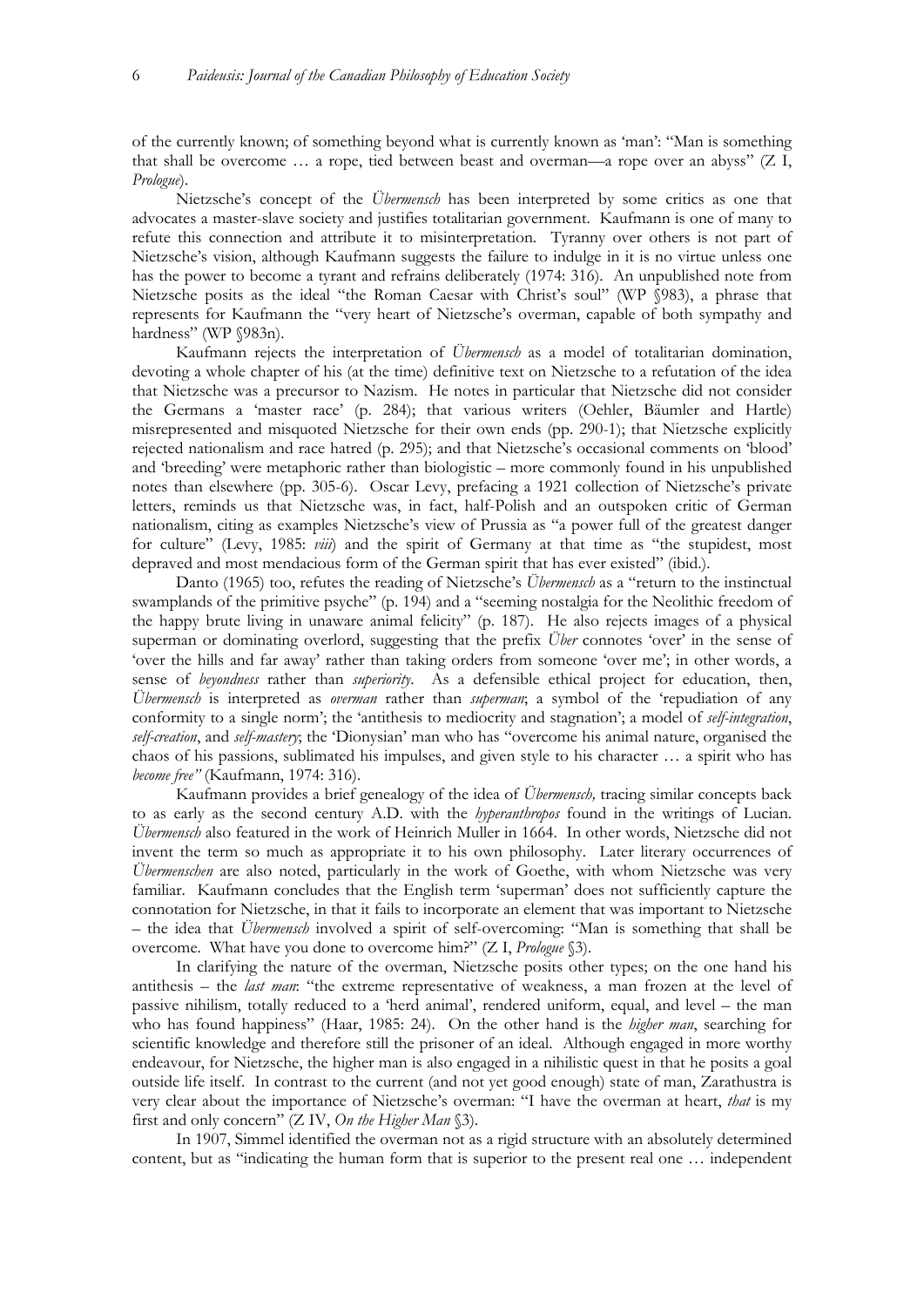of all the limits typical of reality" (Simmel, 1991: 175). This interpretation is supported by Nietzsche's own reflection that the word 'overman' designates a type of supreme achievement, as opposed to 'modern' men (EH, *Why I Write Such Good Books* §1).

Although it was mid career when Nietzsche formulated his notion of *Übermensch*, the very act of establishing such a value constitutes *Übermenschlich* activity, suggesting that he was already living his ideal before his conceptual clarification of the idea. According to Salomé's (1988) rendition, Nietzsche's *Übermenschlich* tendencies began in relation to his family, to German culture, and to the God of his youth. In fact, his life's philosophical work can be seen as a series of attempts to overcome – not only the nihilism of Western culture and his own ill health, but his previous philosophical endeavours as well. This is very clear in his later appending of prefaces and commentaries to his earlier works, and especially so in the stern self-criticism of *Ecce Homo,* where he blatantly qualified, undermined and/or refuted some of his earlier major works.

Lovitt (1977) makes a worthwhile contribution to the interpretation of *Übermensch* as well, noting that the term is often generally translated as 'superhuman', 'demigod', or 'superman'. He contends that the term 'overman' provides a better connotation than '*the* overman' in that it refers to generic man – to humanity, rather than any particular individual. Lovitt suggests *Übermensch*  might be translated "man-beyond" (p. 96), for overman stands in contrast with what we know of man up until now. However, it would be wrong to talk of an 'ideal' man since that would posit a predetermined formulation, whereas Nietzsche's path to greatness shunned idealism in favour of present reality: "One has deprived reality of its value, its meaning, its truthfulness, to precisely the extent to which one has mendaciously invented an ideal world" (EH, *Preface* §2). It is this 'going beyond' and not the achievement of ideals that constitutes the challenge for education.

We are not given a clear definition of Nietzsche's *Übermensch,* although several individuals are referred to in his work as having many *Übermenschlich* qualities. Notable among these was Goethe, a creative spirit seen by Nietzsche as fully connected with life in its fullest sense, striving against any separation of reason, sensuality, feeling, and will. Perhaps as close to a definition of *Übermensch* as anywhere is Nietzsche's poetic portrayal of Goethe's character:

A strong, highly cultured human being, skilled in all physical accomplishments, who, keeping himself in check and having reverence for himself, dares to allow himself the whole compass and wealth of naturalness, who is strong enough for this freedom; a man of tolerance not out of weakness, but out of strength, because he knows how to employ to his advantage what would destroy an average nature; a man to whom nothing is forbidden, except it be weakness…. A spirit thus emancipated stands in the midst of the universe with a joyful and trusting fatalism, in the faith that only what is separate and individual may be rejected, that in the totality everything is redeemed and affirmed (TI, *Expeditions of an Untimely man* §49).

## **What Is that Übermensch?**

With some idea of the development of Nietzsche's *Übermensch*, it is now possible to examine a few functional aspects of that same figure that help to explain the notion of education at the heart of this paper. The discussion focuses on the ontological relationship with human 'being', the pathological relationship with Nietzsche's own state of health, the historical relationship with evolution, and the ethical relationship with Kant's *noumenal* world.

First, a focus on *Übermensch* is not so much an examination of an ontological state, as a form of critical engagement with social and cultural mores that shape educational development, an engagement easily interpreted as Nietzsche's early articulation of subjectivity. The word 'subject' derives from the Latin *iacere* – to throw or toss and the prefix *sub* – meaning under. One 'throws oneself under' a particular regime at the same time as one 'is thrown under' – simultaneously an active and a passive process. For Nietzsche, 'going under' was a necessary but only preparatory step in the *Übermenschlich* trajectory: "an *overture* and a *going under*" (Z I, *Prologue* §4). What is important here is the upward direction as the driving force in life – to 'throw over' or go above – although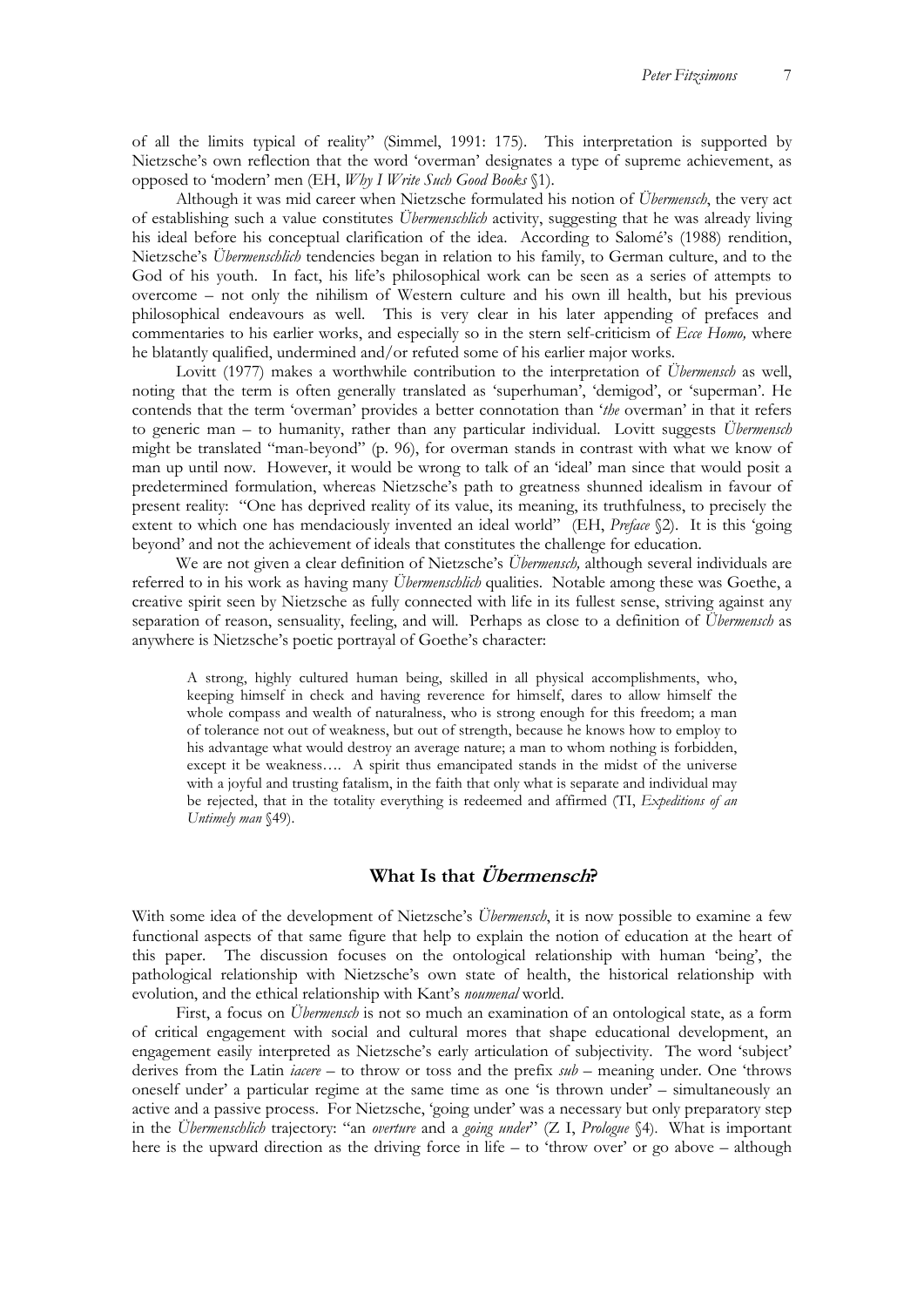there is also room for the sense of 'overthrow' of adversarial forces implicated in the Nietzschean process of becoming: "I love those who do not know how to live, except by going under, for they are those who cross over."

According to Nietzsche, the unthinking masses conform to tradition, and subject themselves to an other-worldly morality as a means of diminishing their involvement in this life: "All the sick and sickly instinctively strive after a herd organization as a means of shaking off their dull displeasure and feeling of weakness" (GM III §18). The 'other world' is a realm lambasted by Nietzsche as a "revenge" on life and a "*moral-optical* illusion" (TI, *'Reason' in Philosophy* §6), whether it be the heavenly after-life of Christian belief, or Kant's formulation of morality in its dependence on the world of reason unattainable in the phenomenal world: "If one shifts the centre of gravity of life out of life into the 'Beyond' – into nothingness – one has deprived life as such of its centre of gravity" (AC §43). A focus on *Übermensch*, however, provides a countermeasure to the nihilism of modernity after the death of God – a move towards creating value in a celebration of this life; a celebration in which the creator is secure, independent, and highly individualistic, with a healthy balance between passion and reason – characteristics that Nietzsche admired in Goethe: "What he aspired to was *totality*; he strove against the separation of reason, sensuality, feeling, will… he disciplined himself to a whole, he *created* himself (TI, *Expeditions of an Untimely man* §49).

Zarathustra states clearly, "I teach you the overman" (Z I, Prologue  $\S$ ). In his teaching, *Übermensch* is always a bridge and not an end. It is a process rather than an endpoint – a journey rather than a destination. For Nietzsche, there is no 'being' behind the 'doing' – 'the doer' is "merely a fiction added to the deed" (GM I §13). With this in mind, the ontological problem of whether *Übermensch* can exist is not a huge concern. The critical question becomes how do we work towards this *Übermensch*. Based on the analysis so far, a focus on *Übermensch* is less about being than becoming.

The second aspect to be examined in relation to *Übermensch* is the importance Nietzsche attaches to the notion of overcoming adversity, evident in his famous aphorism claiming that "what does not kill me makes me stronger" (TI, *Maxims and Arrows* §8), and underlined in a posthumously published note:

A full and powerful soul not only copes with painful even terrible losses, deprivations robberies, insults; it emerges from such hells with a greater fullness and powerfulness; and, most essential of all with a new increase in the blissfulness of love (WP §1030).

His personal struggle and self-overcoming typifies his formulation of the 'overman' concept, with his friend and confidante, Lou Salomé, suggesting that his philosophy may have been driven by a lifelong personal struggle against illness, against convention, and against his eventual insanity. She argues that his illness necessitated taking himself as the material of his thought, that his health was ever-present as an issue, and that his philosophical world picture derived from the driven suffering of his own inner being. What she noted was a "compulsion" (1988: 56) toward self-isolation and torment as a means of generating ideas. Although the pathological story is not accepted as sufficient explanation for all of Nietzsche's ideas, the severity and ongoing nature of his health problems clearly influenced his focus on life and health, grounding the concept of challenge and overcoming difficulties as a means of realising one's own strength. This is nowhere more obvious than in his musings on the advantages conferred on him by his fickle health:

Constantly we have to give birth to our thoughts out of our pain and, like mothers, endow them with all we have of blood, heart fire, pleasure, passion, agony, conscience, fate, and catastrophe… And as for sickness: are we not almost tempted to ask whether we could get along without it?… Only great pain, the long, slow pain that takes its time… compels us philosophers to descend into our ultimate depths… it makes us more profound (GS *Preface for the Second Edition* §3).

A third aspect worthy of consideration is the relationship between *Übermensch* and Darwin's famous theory of the origin of species. To the degree that *Übermensch* might be considered a continuous evolutionary process, Nietzsche could be accused of being a social Darwinian.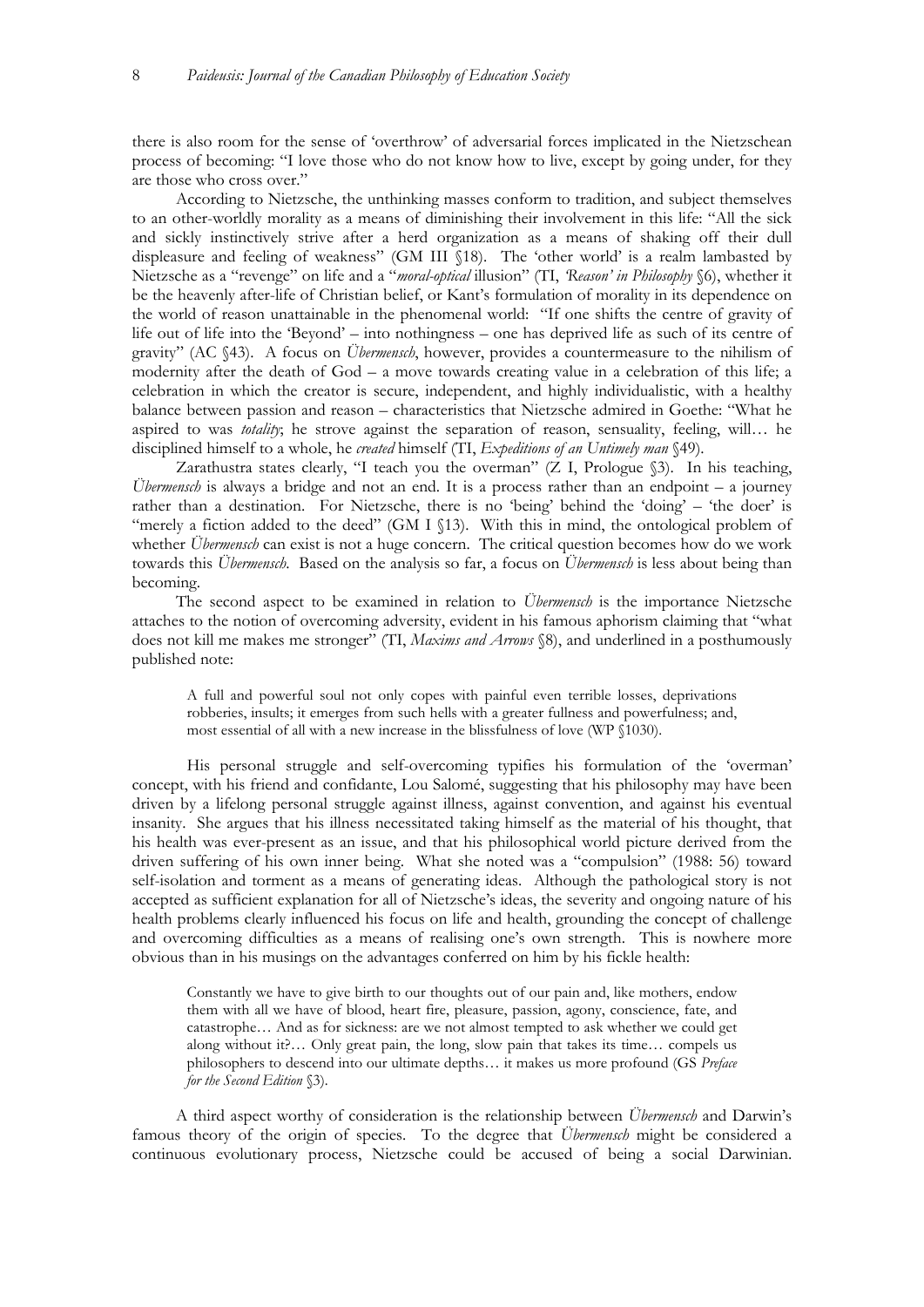Nietzsche certainly knew of Darwin and there are explicit references in Zarathustra to the relationship between ape and man. However, adopting an evolutionary model would imply a teleological view of progress with more value attached to each 'better' stage achieved, since Darwin's theory held that "as natural selection works solely by and for the good of each being, all corporeal and mental endowment will tend to progress towards perfection" (Darwin, 1966: 489). Thus, it is by virtue of the final goal that a string of historical changes might be construed as an ascending hierarchy of these stages rather than a mere succession of equivalent stages.

For this reason, Simmel (1991) argues that Nietzsche is not Darwinian, suggesting that historical changes to culture result from "accidental occurrences" (p. 11) rather than a prescribed purpose or a rational master plan for existence. Instead, he suggests, life is development and continuous flux, with each constitution of life finding its higher and meaning-giving norm in its next stage. Nietzsche's 'overman' is nothing but a level of development which is one step beyond the level reached at a specific time by a specific mankind. In this argument, mere change becomes evolution in the evaluative sense only through a goal that has somehow been presupposed. Evolution presupposes an extrinsic purpose for life, so to agree with Darwin would be to "smuggle an absolute final goal through the back door" (Simmel, 1991: 7) and thus undermine the value that Nietzsche attributed to life itself. Evolution is often thought of in terms of survival of the fittest, although, says Nietzsche, where there is struggle in life, it is not a struggle for *survival*, but "a struggle for power" (TI, *Expeditions of an Untimely Man* §14).

Nietzsche distances himself further from Darwin in his idea of *eternal recurrence*. Taken literally, the idea posits that history will, at some future time, be repeated in every minute detail, implying a return of an *identical* self at some future point, leaving all creation of no lasting value – a concept that doesn't sit easily with Darwinian evolution. Nor, though, as a metaphysical theory, does it reconcile with the notion of a creative conscious self who would recognise such a cycle, and, in the spirit of Nietzsche's Übermensch, commit to overcoming previous limitations. Klossowski (1997) attempts a reconciliation by providing for the possibility of a 'multiple alterity' inscribed within an individual. There is room for such flexibility within the notion of 'transitoriness' in Nietzsche's notes about the enjoyment of productive and destructive force – explained as "continual creation" (WP §1049). Such an interpretation leaves us with a *cycle* of creation rather than the specific creations themselves as the destiny for *eternal recurrence*.

More in keeping with Nietzsche's philosophy, though, is the interpretation of *eternal recurrence*  not as descriptive of reality, but functioning instead as a hypothetical imperative to live in such a way that we would will to live that way forever, *as if* there was an *eternal recurrence*. The affirmation of life central to Nietzsche's *amor fati*, or love of one's fate, prescribed that life should be lived in such a way that that "one wants nothing to be different, not forward, not backward, not in all eternity. Not merely bear what is necessary… but *love* it" (EH, *Why I am so Clever* §10). *Amor fati* was Nietzsche's formula for the greatness of a human being, for to celebrate what *is* with a sense of joy gives meaning to life in this world. With such an all-embracing perspective, the past can be reconstituted (or at least celebrated) as a product of the creative will, with redemption springing from the ability to "recreate all 'it was' into a 'thus I willed it'" (Z II, *On Redemption*). *Übermensch,*  then, as the one who teaches and affirms the doctrine of *eternal recurrence,* carries awesome responsibility for life's direction.

The fourth aspect of Nietzsche's *Übermensch* to be explored here concerns its relationship with the *noumenal* world of Kant. Nietzsche's *Übermensch* and his notion of overcoming was a continuous thread throughout his philosophy. In some respects, it could be argued that the ethical prescription is similar to that presupposed in Western society and underpinned by Kant's autonomous individual. One might argue that, like Kant's moral realm, *Übermensch* is unattainable, unknowable in its essence, and beyond our current reality, while at the same time accepting that it provides normative direction for personal and social life. Underlying both philosophies is also the importance of freedom. For Kant, morality is only possible where the individual is free. For Nietzsche too, there is value in the freedom to explore new possibilities for man.

There is a fundamental difference, however. For Kant, morality arises in, and is dependent upon, an individuated rational being, resulting in exclusion of otherness; particularly the "earthly kingdom of desires" (WP §509) that Nietzsche embraces as a driving force in life. The resulting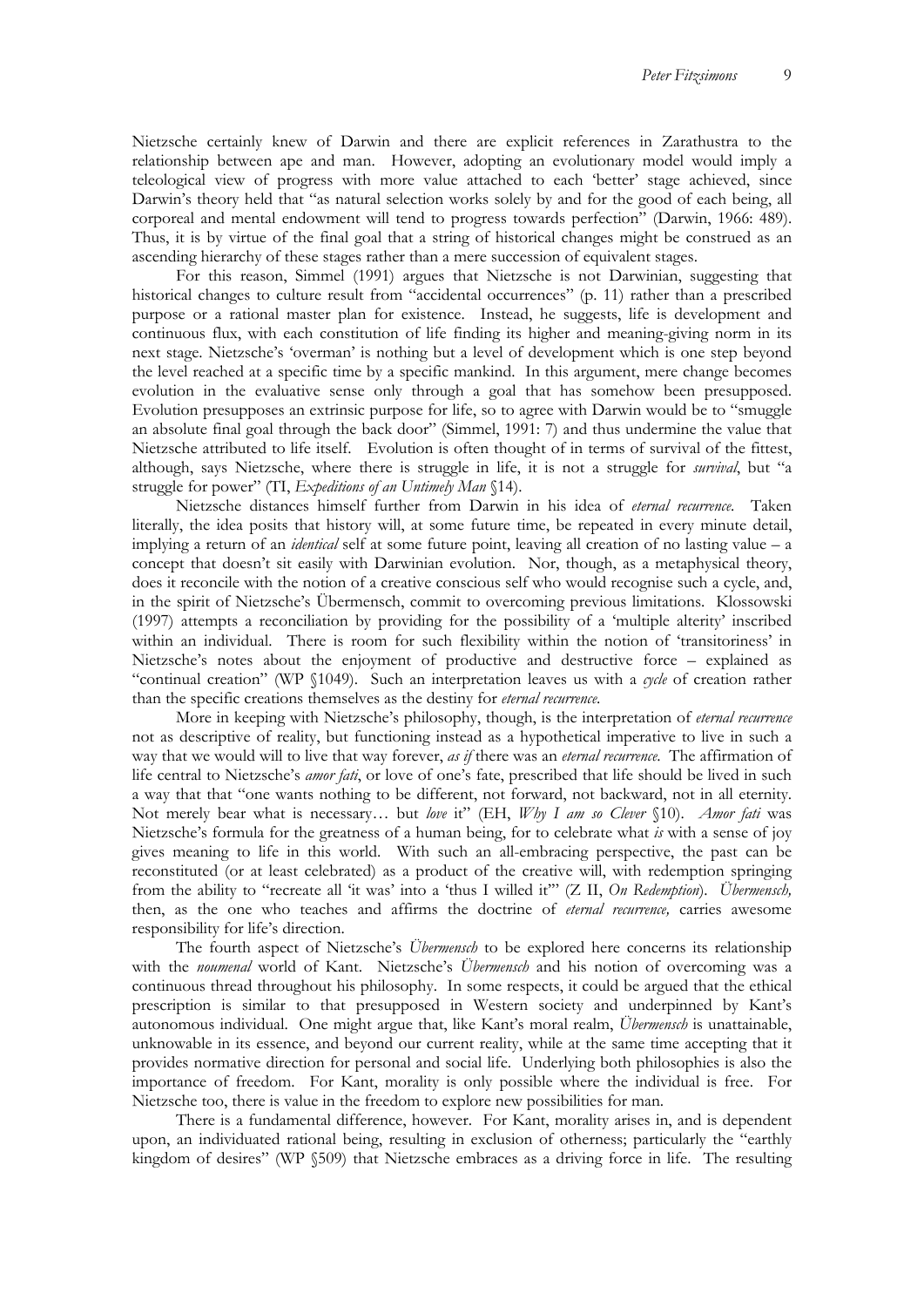deification of universal reason underpins much of Nietzsche's criticism of Kant, in particular Kant's quest to demonstrate the existence of a higher morality. Nietzsche's famous declaration that God is dead (GS §108) lays siege to Kantian reason as the suffused image of God – a 'tremendous, gruesome shadow' that may be projected for thousands of years, 'a spectre to overcome' as man is 'reintegrated into nature': "When will all these shadows of God cease to darken our minds? When will we complete our de-deification of nature? When may we begin to 'naturalise' humanity in terms of a pure, newly discovered, newly redeemed nature?" (GS §109).

 From the perspective that God is dead, there is no basis for shadows to persist. Nietzsche argues that when one gives up Christian belief, one thereby deprives oneself of the right to Christian morality, since it is true only if God is true. Any remnants of intuition about good and evil are then merely a legacy of Christian morality, whether conscious or not. So arises the possibility for *Übermensch* to arise and challenge currently accepted truths. This type of challenge is more than rational inquiry and intellectual posturing. It incorporates rather than excludes *otherness*, embracing the impulsive side of human nature and the creative force immanent in the formulation of new values. This was for Nietzsche, the realm of *Übermensch:*

the Dionysian man ... who has overcome his animal nature, organised the chaos of his passions, sublimated his impulses, and given style to his character – the man of tolerance, not from weakness but from strength," "a spirit who has *become free*" (Kaufmann, 1974: 316).

The formulation of Nietzsche's *Übermensch* as 'overcoming' challenges some common assumptions about human identity. Unlike the autonomous individual espoused by Kant, *Übermensch* is particular rather than reflective of some universal prescription; it is impassioned in its engagement with others rather than operating inside a reasoned moral frame; it is cast in the image of man rather than as a shadow or temporal image of a deity; it is embodied rather than spiritual; and it is worldly rather than ideal or transcendental. *Übermensch* is social, interactive, and pragmatic; and – through agonistic contest and social engagement – incorporates *otherness*. The ethical content of such a formulation is a strong critique of the Kantian principles that underpin a universal ethics, highlighting the contestable nature of what counts as education, and the political context in which that contest is usually played out. The relationship between 'self' and society is complex, and to tip the balance in favour of a creative and unruly subject is to challenge the familiar edifices and societal controls, not only of our prized educational institutions, but of Western civilisation. For an educator, such a move is possibly uncomfortable in that it paves the way for unpredictability and chaos, yet such a move is vital if one is to challenge the limits of our current perspective, to engender richer possibilities for one's educational endeavour, and to allow for the emergence of those who will be more than we currently are. As Zarathustra preaches, "One must still have chaos in oneself to be able to give birth to a dancing star" (Z I, *Prologue* §5).

## **Übermensch and Education**

*Übermensch* as a metaphor for education challenges some current conceptions of 'education'. The liberal ideal of the autonomous subject fails the screening test, in terms of its requirement to adopt universal laws, its insistence on rationality as the over-riding concern, and its separation of a moral will from subsequent action: "One must follow the instincts, but persuade reason to aid them with good arguments" (BGE §191). There are problems, too, for communitarianism and other collectivist notions of society and culture, in their insistence that individuals defer to group norms and values. The imposition of a levelling morality acts as a preventative for the emergence of genius and constitutes the egalitarian focus of Nietzsche's *slave rebellion* or what he called the "herd instinct in the individual" (GS §116). His central objection to egalitarian movements, drawn from Aristotle, appears to be that they treat people as equal when they are really not so, an objection obvious in his attack on Rousseau: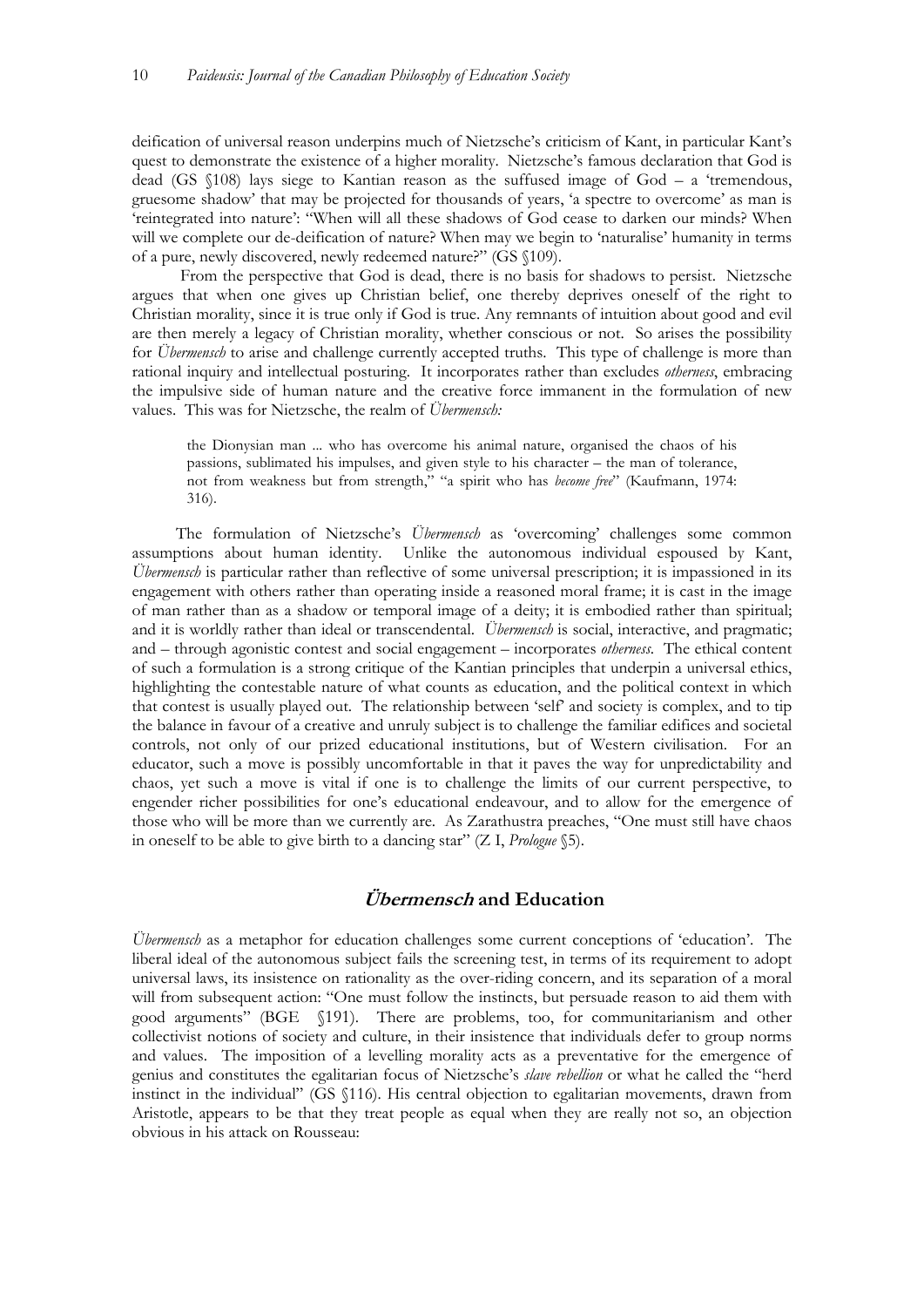The doctrine of equality! … But there exists no more poisonous poison: for it *seems* to be preached by justice itself, while it is the termination of justice… 'Equality for equals, inequality for unequals' – that would be the true voice of justice: and what follows from it, 'Never make equal what is unequal' (TI, *Expeditions of an Untimely Man* §48).

Educational ideals of democracy, justice and equality thus fail to the degree that all individuals are accorded equal value, when the creative splendour of Nietzsche's *Übermensch* clearly occupies a different status from the nihilistic *last man*. Finding the "little garden of happiness" (HAH I §591) that accompanies being resigned to small or moderate achievements is, for Zarathustra, a 'wretched contentment' – the "hour of the great contempt… in which your happiness, too, arouses your disgust" (Z I, *Prologue* §3). Deficient also is the *higher man*, whose struggle is recognised as ongoing, with failure imminent: "The higher its type the more rarely a thing succeeds" (Z IV, *On the Higher Man* §15), although there can be no substitute for the ongoing commitment.

Although Nietzsche acknowledged some value in technicist education, he saw much academic endeavour as scholarly grinding (TI, *Expeditions of an Untimely Man* §29). His notion of *Bildung* recognised the need for mass education although he also saw the need for special individuals to arise above mediocrity. His higher process involves admiration, emulation, and then a *moving beyond* the images of people, real or imaginary, that he considers worthy of being our educators. In this process, we learn to become who we are, or who we can be. So Nietzsche's mantra, "You shall become who you are" (GS III §270) involves personal commitment to surpassing that which we already know and that which we have learned to value.

Education for Nietzsche was not separate from culture; it was the role of culture to nurture the genius, who in turn might lead man to new heights. It was not possible for everyone to aspire to genius, but it was our educational duty to prepare the way for his development – "to prepare within themselves and around them for the birth of the genius and the ripening of his work" (UM III §6). Disciplined training in language was important then, as a means of learning one's traditions, of withstanding the dictates of fashion or social pressure, and thus intensifying culture.

In contrast with Nietzsche's aristocratic notion of 'true culture', the idea of emancipation for the masses characterises what he sees as the worthless character of modern education, in that it is an attempt to democratise the rights of the genius and to overthrow 'the most sacred hierarchy in the kingdom of the intellect': the servitude of the masses, their submissive obedience, and their instinct of loyalty to the rule of genius. This notion of education, training for the masses, is perhaps best thought of in terms of the German words *Bildung* and *Lehre*, in terms of providing instruction in the disciplines, and bringing human beings into culture. This image fits with Nietzsche's image of *the herd* as a description of ordinary folk whose welfare and general education could not suffice as the aim of education.

The education of the masses cannot, therefore, be our aim; but rather the education of a few picked men for great and lasting works. We well know that a just posterity judges the collective intellectual state of a time only by those few great and lonely figures of the period, and gives its decision in accordance with the manner in which they are recognised, encouraged, and honoured, or, on the other hand, in which they are snubbed, elbowed aside, and kept down (FEI III).

He argues that great leaders are necessary, and that all culture begins with obedience, with subordination, with discipline, with subjection.<sup>1</sup> He talks of an 'eternal hierarchy' and a 'preestablished harmony' in which leaders must have followers and followers must have a leader. His model here is the transformation of a weary sounding orchestra when a genius is substituted for a spiritless conductor.

 $\overline{a}$ 

<sup>1</sup> Although out of fashion today, such vocabulary could accurately describe today's system of modern apprenticeships with their subordination and obedience to a master tradesman.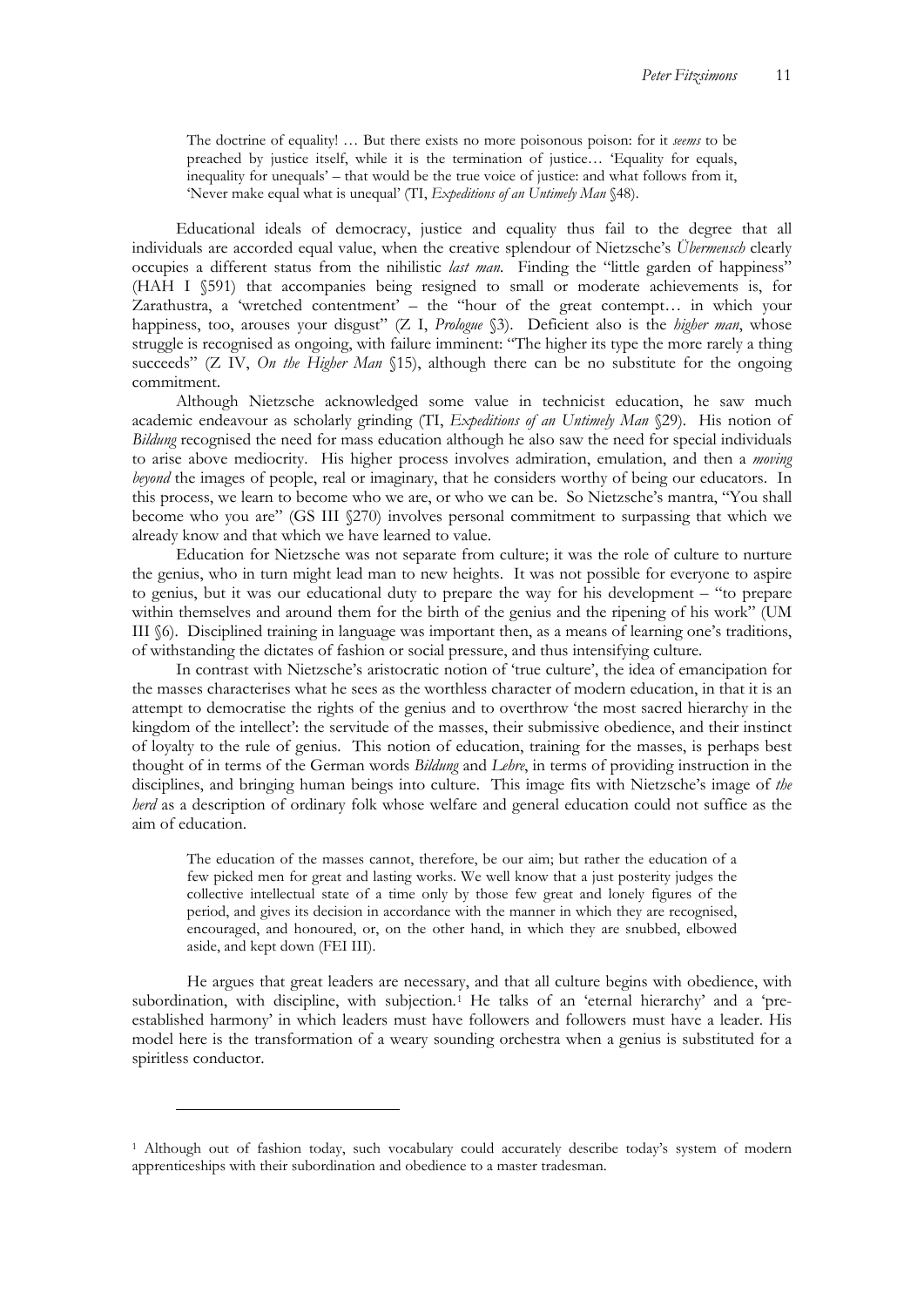It is as if this genius, in his lightning transmigration, had entered into these mechanical, lifeless bodies, and as if only one demoniacal eye gleamed forth out of them all. Now look and listen – you can never listen enough! When you again observe the orchestra, now loftily storming, now fervently wailing, when you notice the quick tightening. of every muscle and the rhythmical necessity of every gesture, then you too will feel what a preestablished harmony there is between leader and followers, and how in the hierarchy of spirits everything impels us towards the establishment of a like organisation. You can divine from my simile what I would understand by a true educational institution, and why I am very far from recognising one in the present type of university (FEI V).

Rising out of the herd would be those uncommon individuals who had a higher destiny, exemplified in Nietzsche's frequent depictions of the artist and the philosopher as the creators of new metaphors for life – as new manifestations of the genius. Significant in this portrayal is his honouring of "philosophers of the future" (BGE §42), free spirits and higher types unshackled from conformity and tradition, and able to exercise their creative abilities to the full. One such philosopher was Nietzsche himself, who looked to Schopenhauer as his early mentor. Schacht (1995) points out the use of the German word *Erzieher*, in the title of Nietzsche's essay about Schopenhauer, signifying a different sort of education in recognition of Schopenhauer's significance for his own intellectual development, representing the way in which one thinker may be educated by another without thereby becoming a mere disciple:

by challenging, provoking, stimulating, and inspiring, but above all by serving as an *examplar*, by what he sought to do and how he sought to do it. It is in this sense that 'educator' is here to be understood (Schacht, 1995: 157).

*Übermenschlich* education involves making human beings human through developing their intellectual and creative abilities to the full. It advocates breaking free from conventionality, being responsible for creating one's own existence, and overcoming the inertia of tradition, custom, and any assumed 'self': "God guard me from myself, that is to say from the nature already educated into me" (UM III §1). The task is to follow the difficult path towards a higher, and as yet unknown, self, "for your true nature lies, not concealed deep within you, but immeasurably high above you, or at least above that which you usually take yourself to be" (UM III §1).

Clearly, Nietzsche's idea of 'true self' did not relate to a fixed internal identity or to any persona adopted in relation to an inadequate culture, i.e., "that which you usually take yourself to be" (UM III §1). Nor could it be found by attempting to "tunnel into oneself and to force one's way down into the shaft of one's being" (ibid.) in a journey of psychological discovery. A necessary step in discovering how we have become who we are is to examine our revered objects and educators of the past. Examining those held in high esteem was, for Nietzsche, the path to our 'true selves':

Let the youthful soul look back on life with the question: what have you truly loved up to now, what has drawn your soul aloft, what has mastered it and at the same time blessed it? Set up these revered objects before you and perhaps their nature and their sequence will give you a law, the fundamental law of your own true self. Compare these objects one with another, see how one completes, expands, surpasses, transfigures another, how they constitute a stepladder upon which you have clambered up to yourself as you are now" (UM III §1).

An educator, he claimed, should recognise and develop particular strengths in a pupil, while on the other hand, "draw[ing] forth and nourish[ing] *all* the forces which exist in his pupil and bring[ing] them to a harmonious relationship with one another" (UM III  $\Diamond$ ). The educative function is determined by the pupil, who adopts the challenge of achieving the standard set by his exemplar.

One might also extract from Nietzsche's *Untimely Meditation* on Schopenhauer (UM III) some general themes that with minor interpretation would be recognisable within existing educational discourse; for example, recognition and encouragement of individual excellence; the role of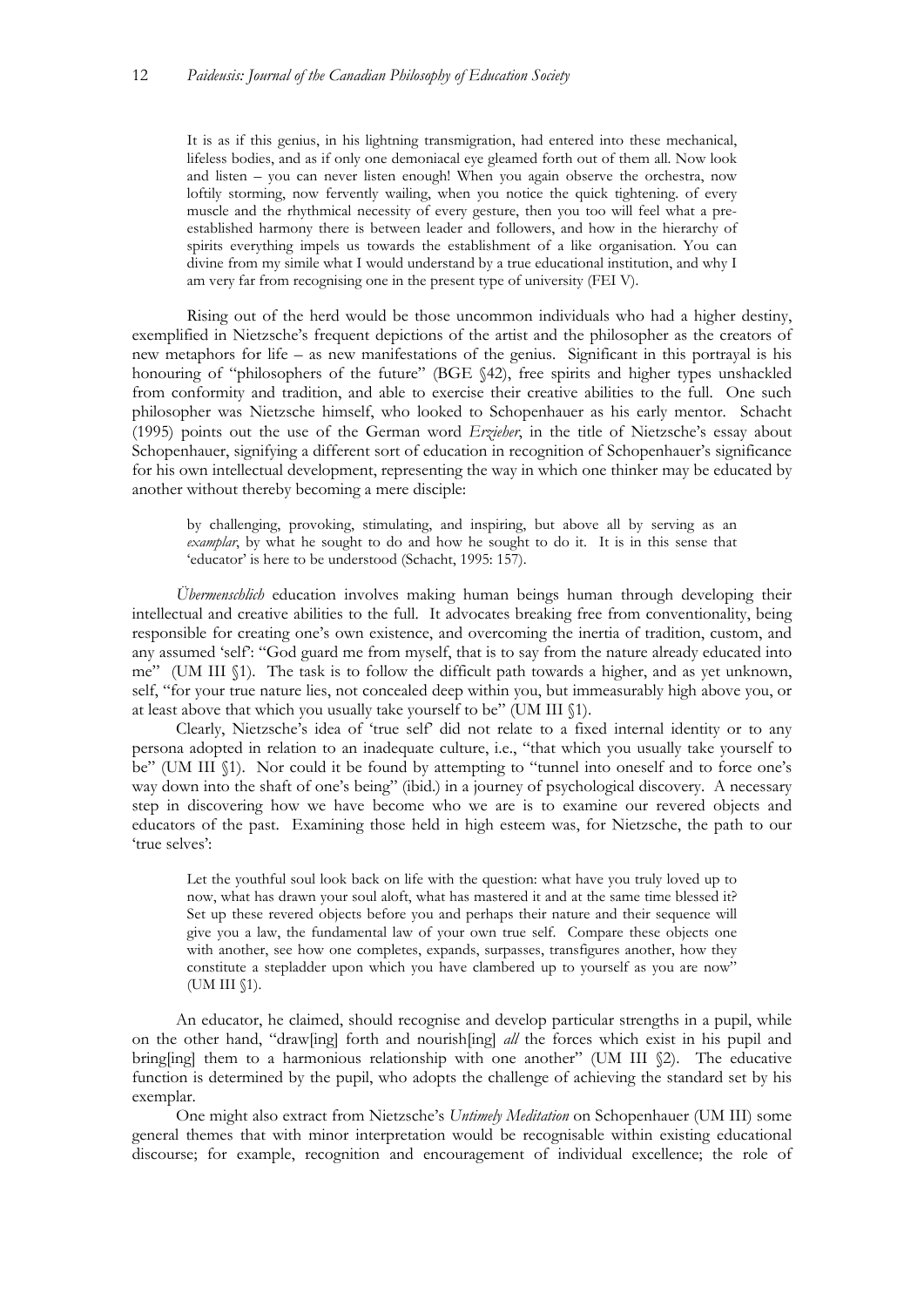leadership and authority; individual responsibility in setting one's own goals; working together for a common purpose in the building of culture; a broadly based education for life rather than the learning of technical skills for the workplace; and the role of language in cultural development.

The promotion of *Übermensch* as a notion then does hold some relevance to established traditions in educational philosophy, although "never yet has there been an overman" (Z II, *On Priests*). Even if Nietzsche's somewhat idealised human form may be desirable, it remains to be seen whether the defining features of that form are consistent with attempts to bring it about through education. Educational hope for the *Übermensch* relies at least on the possibility of overcoming the nihilism of social conditioning, and more positively, on providing some aspect of value for a 'better' life. That hope depends to some extent on whether overcoming nihilism is possible, whether *Übermensch* provides access to anything that is of value, and whether that value can in some way ground a desirable social space.

#### **Conclusion**

To posit *Übermensch* as a goal for education is to adopt an instrumental view of education: i.e., education as a mechanism for achieving a particular outcome. In today's educational milieu, there seems little wrong with such an idea, particularly if one is comfortable with approaches to education involving pre-specified outcomes, measurable goals, achievable objectives, instructional modules, and standardised assessment. Such an approach might attempt to identify the essential features of an *Übermensch*, and then set about devising teaching and learning strategies that would achieve the desired effect. Some kind of assessment would then be called upon to check for learning effectiveness. However, to call upon education in this way is to treat education as a technology – not just in the sense of increased efficiency or in the sense of computer mediated learning, but in the sense of packaging and commodifying its participants.

Clearly, when one of those participants is an aspiring *Übermensch*, educational rhetoric that espouses high ideals such as 'achieving one's potential' or 'nurturing the whole person' might go some way towards providing a suitably challenging environment or sufficiently inspiring mentors to facilitate 'overcoming'. Such talk is becoming rare now, though, as education is becoming increasingly commercialised. In a competitive market environment, educational institutions are called upon for the efficient production of qualifications, to provide more consumer choice, and to satisfy the needs of a predatory job market. Within a 'knowledge economy', education is called upon to produce saleable workplace skills in areas of knowledge that have commercial currency. Education in this mode is merely instrumental, emerging in the form of training and as skill development in the acquisition of useful qualifications. Such education, with its focus on uniformity of reproduction, may generate willing subjects for societal reproduction, but is obviously not sufficient for *Übermenschen*.

Less obvious, however, but perhaps just as insidious, is the burden of expectation that education in a less instrumental form must face. Even the least commercial education can be revealed as instrumental when it is called upon to produce certain ends for society, for individuals, and in particular for our *Übermensch*. Hopes for education are embedded in modernist notions of renewal, in our cultural traditions, in language and in notions of 'betterment', all framed in terms of societal values. Evidence of success would be recognisable in terms of our best students stepping forward to take their place as leaders and high achievers within society, or at least as willing and able to uphold certain principles. In other words, such a guided framework prepares us well for a 'higher man' status, leaving the subjects of such well-intentioned education able to preserve all that we have learned to value. But the question is not, says Zarathustra, how man is to be *preserved*, but "How is man to be overcome?" (Z IV, *On the Higher Man* §15). Educational institutions, therefore, can do little to *create* the *Übermensch.* Their role, as Nietzsche called it, is to prepare the way for such development so that our aspiring *Übermensch* might step out independently – even in despair of the 'small virtues' – overcoming the nihilism, in favour of creating new values and different ways to fly.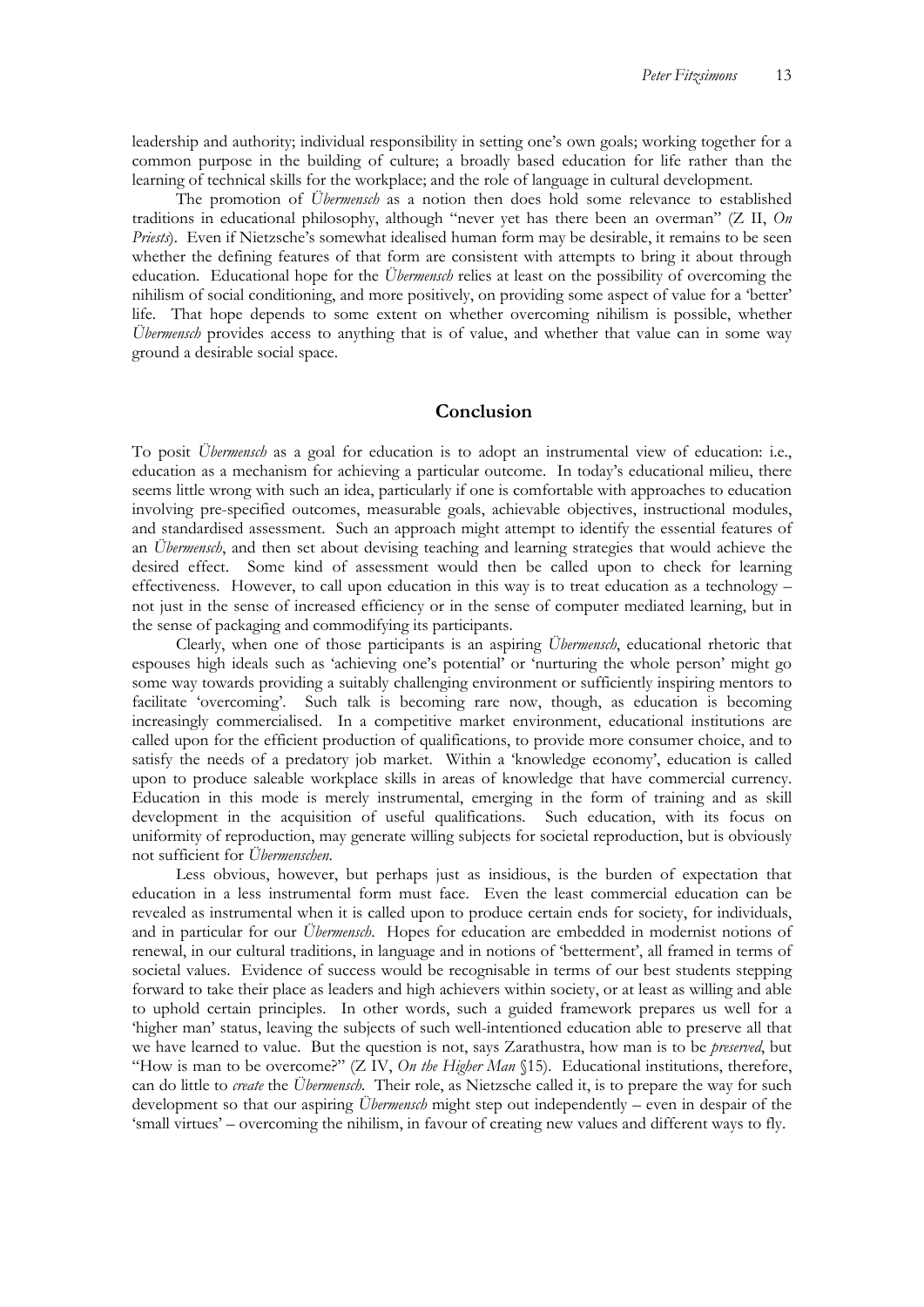Let us therefore *limit* ourselves to the purification of our opinions and valuations and to the *creation of our own new tables of what is good*, and let us stop brooding about the "moral value of our actions"! …We, however, want to become those we are – human beings who are new, unique, incomparable, who give themselves laws, who create themselves (GS §335).

#### **Note**

*Nietzsche's works are cited using alphabetic references below, followed by (a) Roman numerals to indicate major segments of the work (e.g., a 'book' or 'essay'); and (b) the section number indicated by the symbol '§'. Where there is no segment or section number, the relevant title has been used. Abbreviations are as follows:* 

| AC:     | The Anti-Christ; (Nietzsche, 1990);                                     |
|---------|-------------------------------------------------------------------------|
| BGE     | Beyond Good and Evil (Nietzsche, 1990a);                                |
| EH:     | Ecce Homo (Nietzsche, 1989);                                            |
| FEI     | On the Future of Our Educational Institutions (Nietzsche, 1909);        |
| GS:     | The Gay Science (Nietzsche, 1974);                                      |
| HAH:    | Human All Too Human (Nietzsche, 1986);                                  |
| TI:     | Twilight of the Idols (Nietzsche, 1990);                                |
| UM III: | Schopenhauer as Educator - Third Untimely Meditation (Nietzsche, 1983); |
| WP:     | The Will to Power (Nietzsche, 1968);                                    |
| Z:      | Thus Spoke Zarathustra (Nietzsche, 1982).                               |
|         |                                                                         |

#### **References**

Danto, A. *Nietzsche as Philosopher.* New York: Macmillan, 1965.

Darwin, C. *On the Origin of Species.* Cambridge: Harvard University Press, 1966.

- Haar, M. "Nietzsche and metaphysical language." In *The New Nietzsche, edited by* D. Allison, Cambridge: New University Press, 1985.
- Kaufmann, W. *Nietzsche.* New Jersey: Princeton University Press, 1974.
- Klossowski, P. *Nietzsche and the Vicious Circle* (D. Smith, Trans.). London: Athlone Press, 1997.

Levy, O. (ed) *Friedrich Nietzsche Selected Letters.* London: Soho Book Company, 1985.

Lovitt, W. "Translator's footnote." In *The Question Concerning Technology and Other Essays,* New York: Harper & Row, 1977.

Nietzsche, F. *The Will to Power.* New York: Vintage, 1968.

———. "On the Future of Our Educational Institutions". In O. Levy (Ed.), *The Complete Works of Friedrich Nietzsche*. London: T.N. Foulis, (1909).

- ———. "Schopenhauer as Educator". In C. Taylor (Ed.), *Untimely Meditations*. Cambridge: Cambridge University Press, 1983.
- ———. "Thus spoke Zarathustra." In *The Portable Nietzsche,* edited by W. Kaufmann, New York: Viking Penguin, 1982.
- ———. *Beyond Good and Evil* (R. Hollingdale, Trans.). London: Penguin, 1990a.
- ———. *Human, All Too Human: A Book for Free Spirits.* Cambridge: Cambridge University Press, 1986.
- ———. *On the Genealogy of Morals and Ecce Homo.* New York: Vintage, 1989.
- ———. *The Gay Science.* New York: Random House, 1974.
- ———. *Twilight of the Idols & the Anti-Christ.* London: Penguin, 1990.
- Salomé, L. *Nietzsche.* Redding Ridge: Black Swan, 1988.
- Schacht, R. *Making Sense of Nietzsche: Reflections Timely and Untimely*. Chicago: University of Illinois Press, 1995.
- Simmel, G. *Schopenhauer and Nietzsche.* Illinois: University of Illinois Press, 1991.